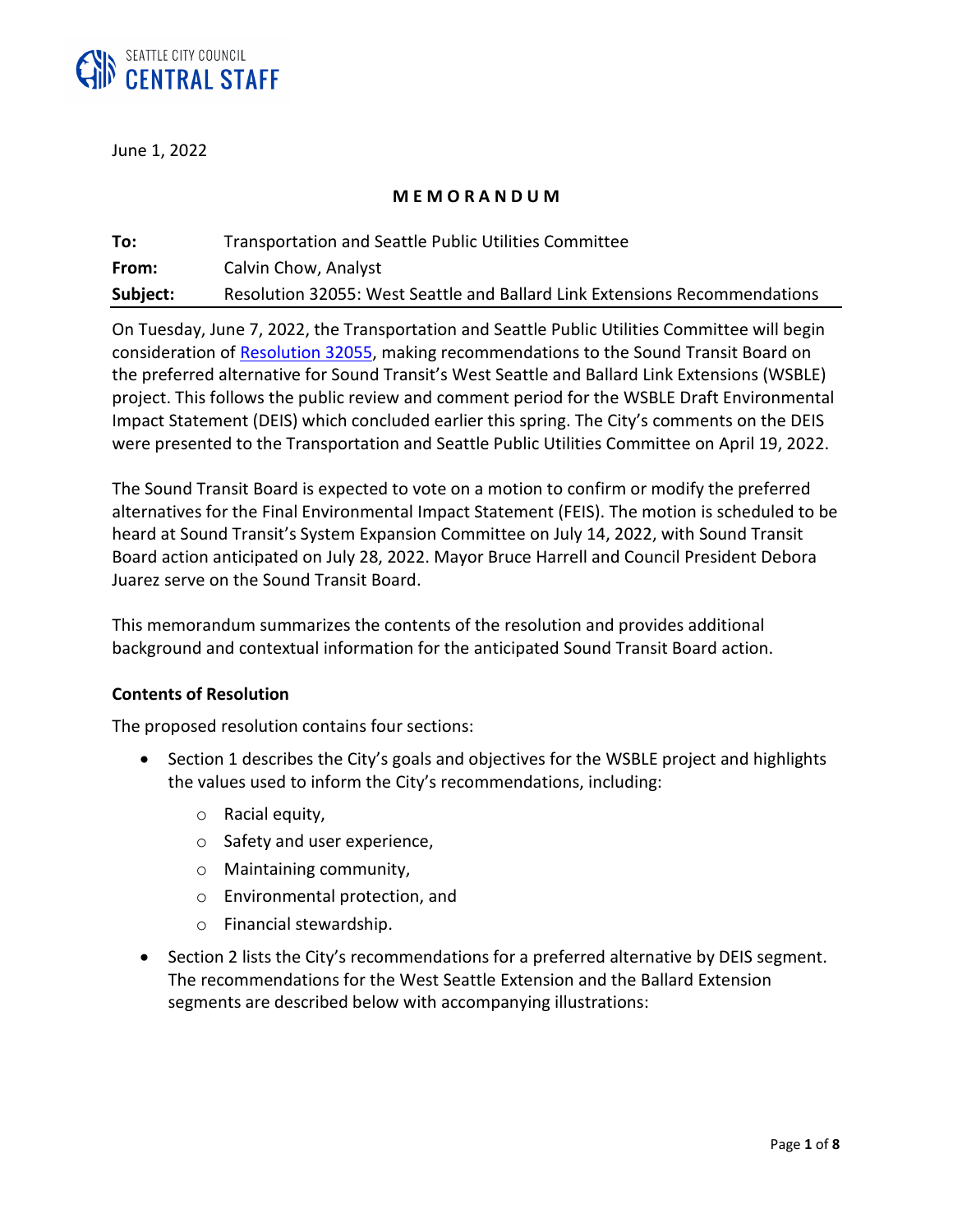

• **West Seattle Junction** – Alternative WSJ-5, medium tunnel to Alaska Junction station at 41st Street SW with retained cut Avalon station.

• **Delridge** – Alternative DEL-6, elevated lower height Delridge station at SW Andover Street.

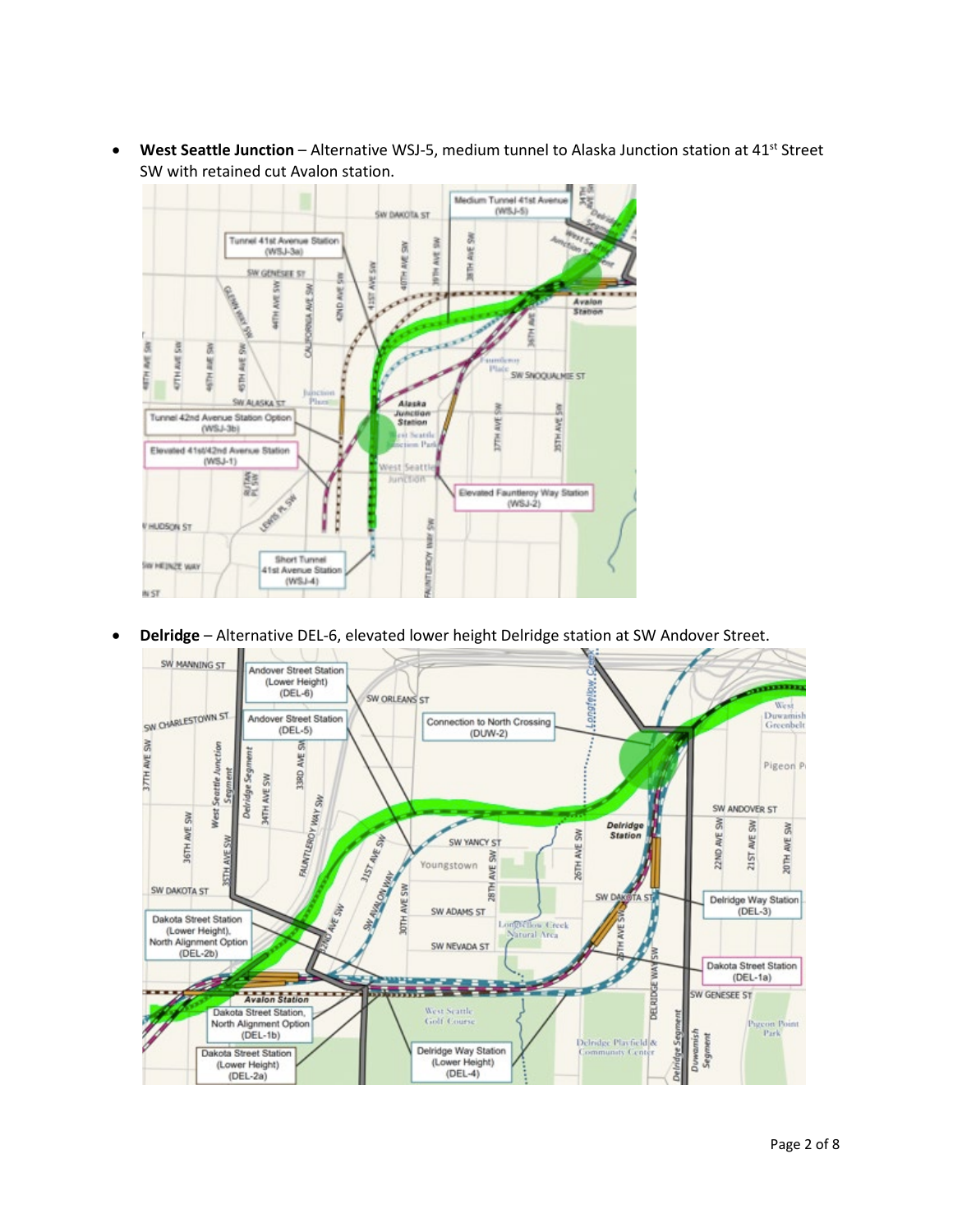

• **Duwamish Water Crossing** – Alternative DUW-1a, south crossing.

• **SODO** – Alternative SODO-1b, at-grade South station option.

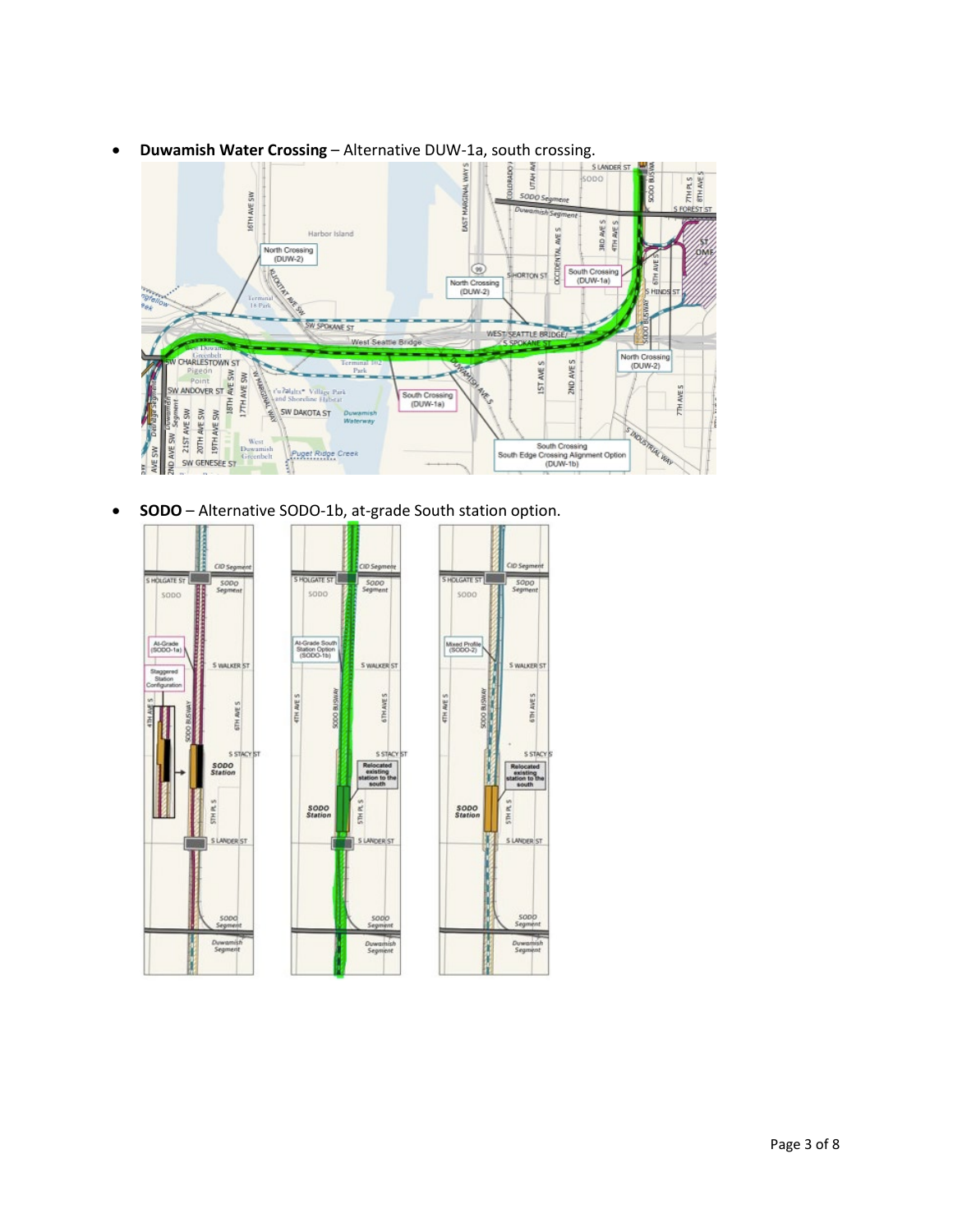• **Chinatown/International District** – No recommendation. The resolution states that the DEIS does not provide adequate information on business and residential impacts, construction and transportation impacts, and potential mitigation strategies. The resolution recommends that Sound Transit engage in a focused six- to nine-month planning process with Chinatown/International District and Pioneer Square stakeholders, the City of Seattle, and King County Metro to improve the  $4<sup>th</sup>$  Avenue shallow and  $5<sup>th</sup>$  Avenue shallow alternatives and mitigation plans for the Sound Transit Board's consideration.



**Downtown** – Recommend alternative DT-1 on 5<sup>th</sup> Avenue through the Seattle commercial core. Recommend a mix of alternatives DT-1 and DT-2 through South Lake Union to Seattle Center with stations at Denny Way and Terry Street, 7<sup>th</sup> Avenue N and Harrison Street, and 1<sup>st</sup> Avenue N and Mercer Street.

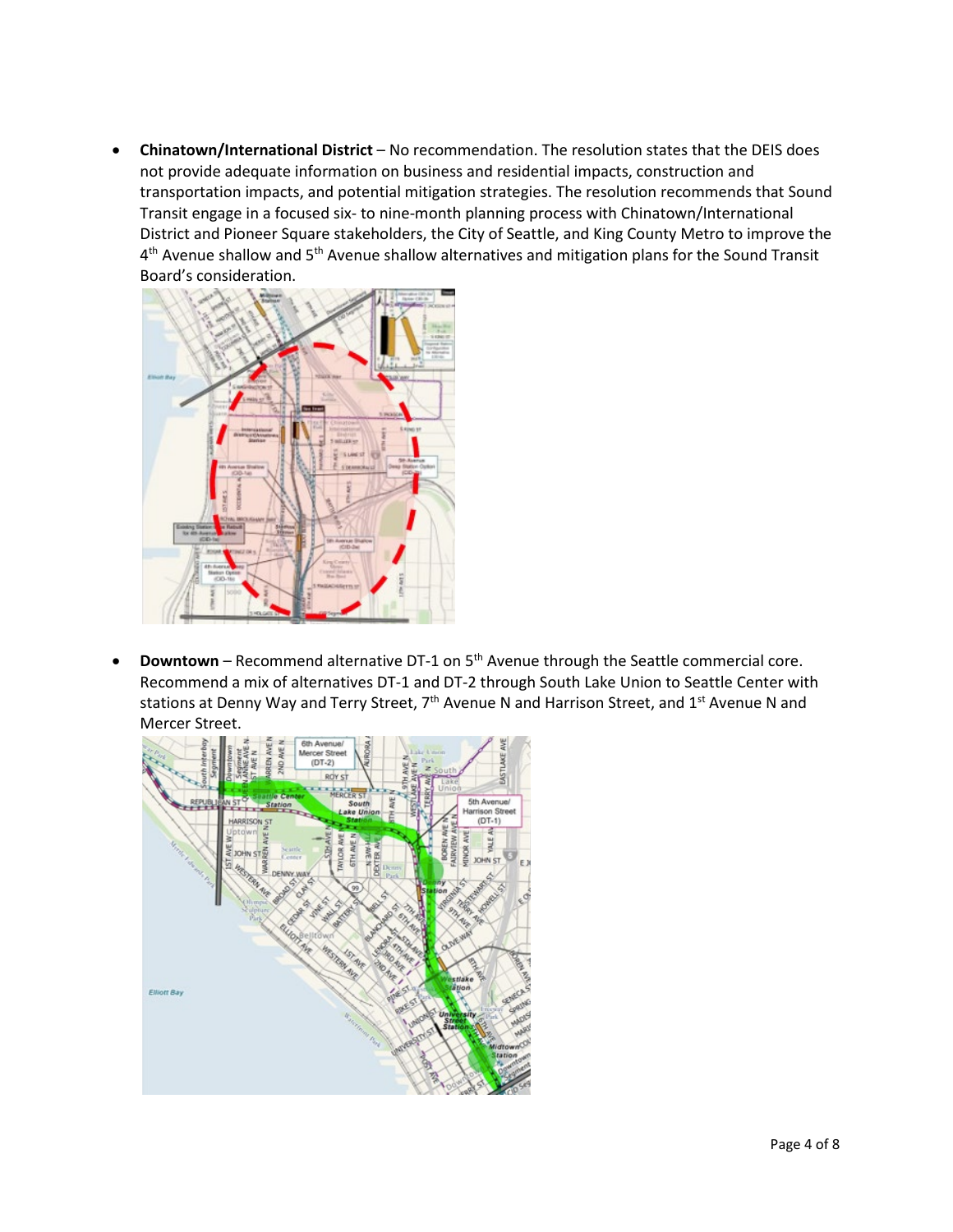• **South Interbay** – No recommendation. The resolution states that the DEIS does not provide adequate information on the impacts associated with construction and operation of an elevated guideway along Elliott Avenue W and impacts to Environmentally Critical Areas in the segment.



• **Interbay-Ballard** – Alternative IBB-2b, retained cut Interbay station at 17th Avenue W and tunnel alignment to Ballard station at 15<sup>th</sup> Avenue NW.

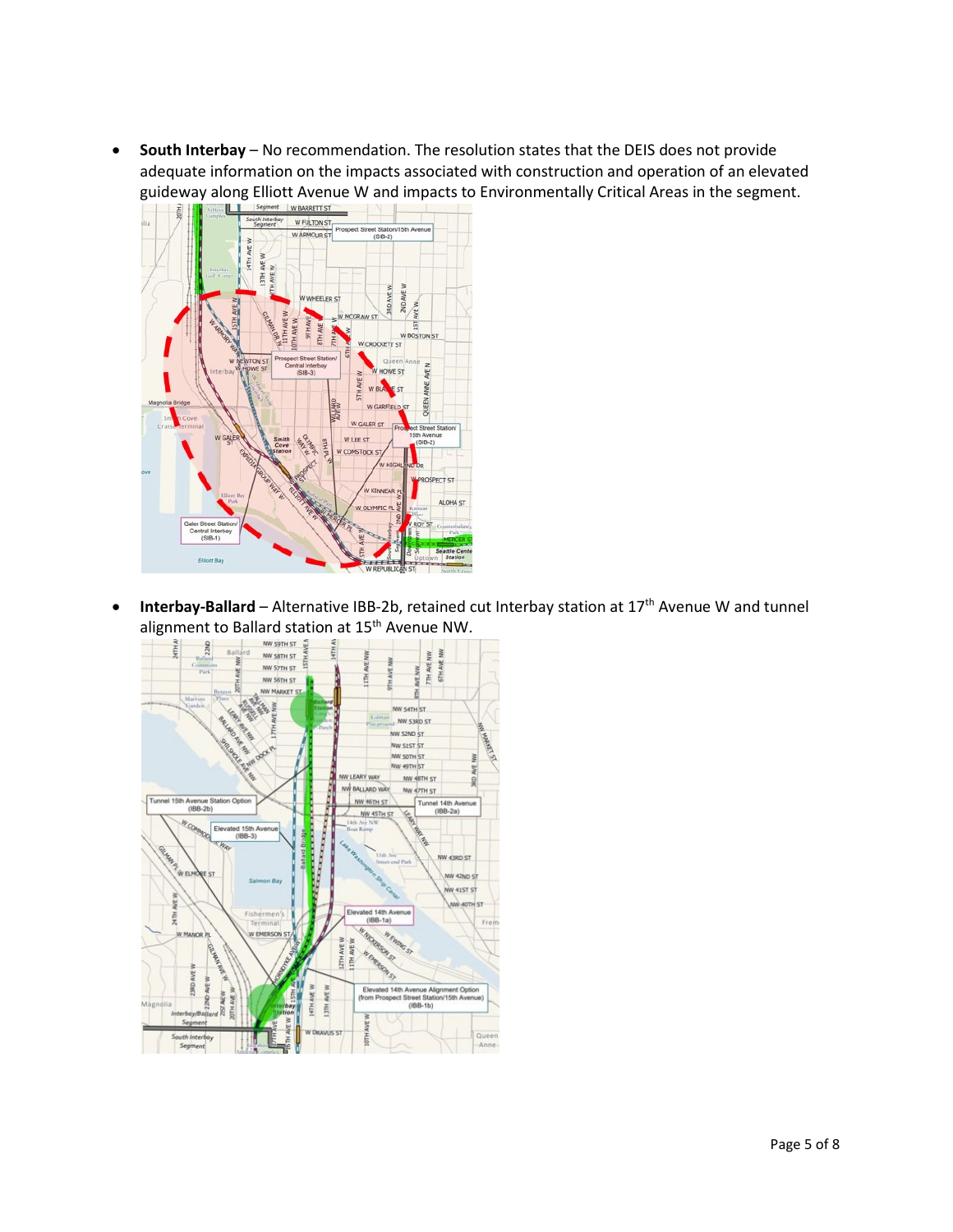- Section 3 of the resolution acknowledges Sound Transit's exploration of cost savings and design refinements as directed by the Sound Transit Board. The resolution supports the goal of controlling costs, but opposes project scope reductions that do not provide commensurate benefits and are inconsistent with the commitments made in the Sound Transit 3 ballot measure.
- Section 4 notes that while the cost difference between the preferred alternatives and the preferred alternatives with third-party funding in the DEIS has reduced significantly based on updated design and cost estimating, there may be important project elements that will require third-party funding. The resolution envisions the City as a partner in addressing funding needs and in looking for opportunities to reduce costs to the project. The resolution articulates the intent to engage in third-party funding discussions in earnest when the FEIS and the Federal Record of Decision are complete and more complete project cost estimates are available.

## **Background and Context for Sound Transit Board Action**

In November 2016, voters approved the Sound Transit 3 transit ballot measure. The ballot measure included the extension of Link light rail service to West Seattle and Ballard as part of the regional expansion of the Sound Transit system. Following the vote, the City entered into a Partnering Agreement [\(Resolution 31788\)](https://seattle.legistar.com/LegislationDetail.aspx?ID=3283985&GUID=57A75C15-DCF8-43E6-98CC-E0DD039E8F10) and a Project Administration Agreement (Ordinance [125563\)](https://seattle.legistar.com/LegislationDetail.aspx?ID=3466701&GUID=A3620B76-23B7-4EAD-A416-0805EAF3C05C) with Sound Transit to provide technical support in developing the WSBLE project.

In 2018, Sound Transit began project scoping for the WSBLE project to determine the route alternatives to be analyzed in the environmental review process. To guide the process of screening project alternatives, Sound Transit established an Elected Leadership Group (ELG) of Sound Transit and Seattle elected officials, $1$  advised by a community Stakeholder Advisory Group (SAG). The ELG met seven times throughout 2018 and 2019, and the meetings were held jointly with the City Council's Sustainability and Transportation Committee.

Based on the feedback from the SAG and the ELG, the Sound Transit Board identified a preferred alternative for the DEIS as well as a preferred alternative with third-party funding (Sound Transit Motions [M2019-51](https://www.soundtransit.org/st_sharepoint/download/sites/PRDA/FinalRecords/2019/Motion%20M2019-51.pdf) and [M2019-104\)](https://www.soundtransit.org/st_sharepoint/download/sites/PRDA/FinalRecords/2019/Motion%20M2019-104.pdf). The concept of third-party funding arose in acknowledgement that additional funding may be necessary for desired project improvements that go beyond the core voter-approved project. The Sound Transit Board's selection of the preferred alternative and the preferred alternative with third-party funding was informed by preliminary cost estimates developed during project screening.

<span id="page-5-0"></span><sup>&</sup>lt;sup>1</sup> The ELG membership representing the Sound Transit Board included Snohomish County Executive Dave Somers, Seattle Mayor Jenny Durkan, King County Executive Dow Constantine, Seattle Councilmember Rob Johnson, and King County Councilmember Joe McDermott. The ELG membership representing the project corridor included Seattle Councilmember Lisa Herbold, Seattle Councilmember Bruce Harrell, Seattle Councilmember Sally Bagshaw, Seattle Councilmember Mike O'Brien, Seattle Councilmember Lorena González, and Port Commissioner Stephanie Bowman.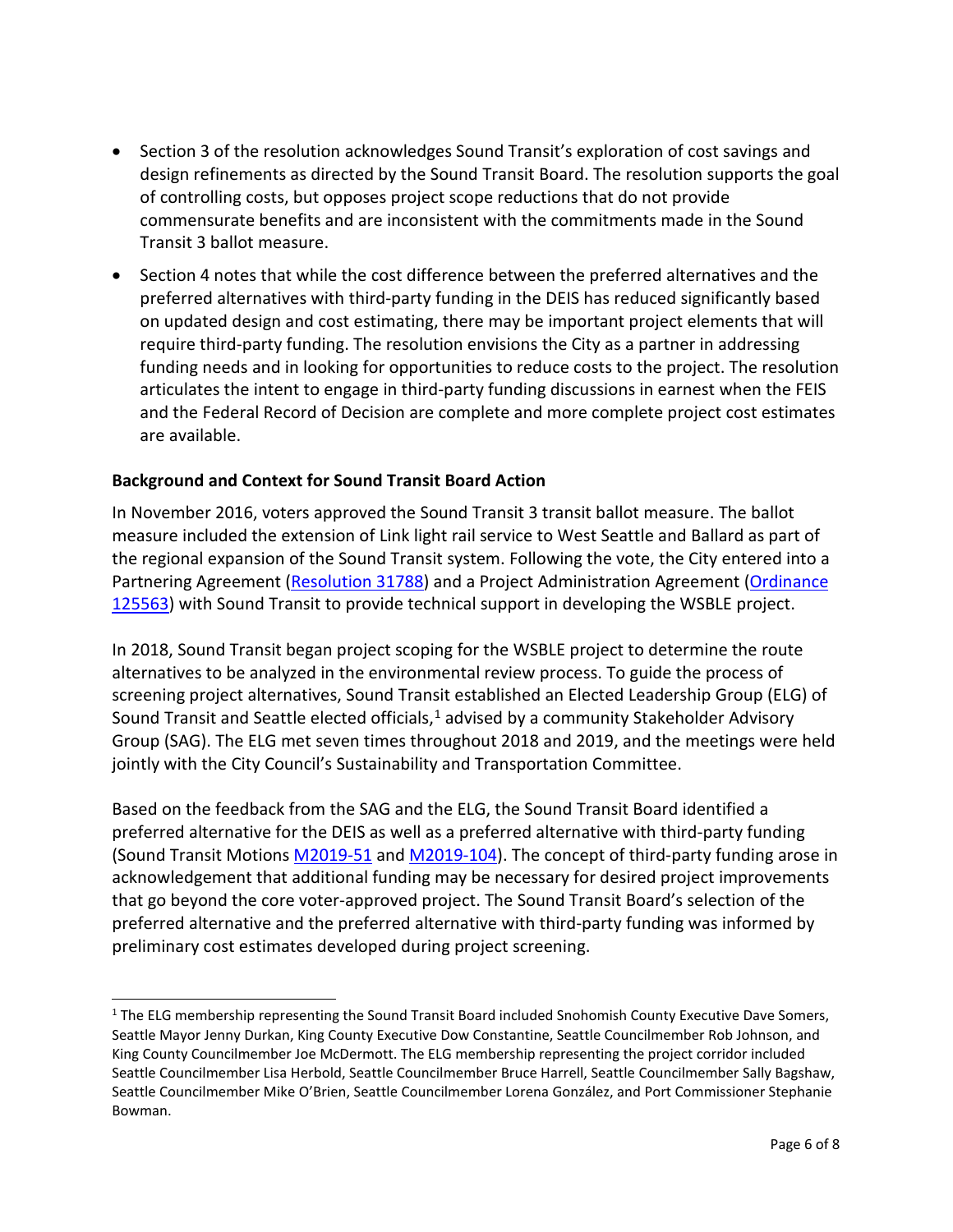Following the economic uncertainty of the pandemic and facing rising cost pressures across the portfolio of Sound Transit 3 projects, the Sound Transit Board approved a capital realignment plan (Sound Transit Resolution [R2021-05\)](https://www.soundtransit.org/st_sharepoint/download/sites/PRDA/ActiveDocuments/Resolution%20R2021-05-As%20Adopted%208-5-21.pdf) in August 2021. The realigned capita[l program](https://www.soundtransit.org/sites/default/files/documents/realigned-st-capital-program.pdf) identified a \$1.8 billion (in 2019 \$'s) affordability gap for the WSBLE project. The impact of this affordability gap was described as a two-year delay in the delivery of the Smith Cove to Ballard segment of the WSBLE project. Sound Transit Resolution R2021-05 also called for additional work to pursue expanded revenues, financial capacity and cost savings options for addressing the affordability gap.

In January 2022, Sound Transit released the DEIS for public review and comment. City departments conducted an extensive review of the DEIS, and the City submitted formal [comments](https://www.seattle.gov/opcd/ongoing-initiatives/lightrail-expansion-in-seattle/wsble#docs) on the project. The 90-day comment period closed on April 28, 2022, and Sound Transit received over 5,000 responses. Sound Transit also released cost savings and design refinement ideas for WSBLE in response to Sound Transit Resolution R2021-05. These costs savings and design refinement ideas were not included in the DEIS and would need additional environmental review if pursued further. The City's DEIS comments and Sound Transit's cost savings and design refinement ideas were presented at the [April 19, 2022](https://seattle.legistar.com/View.ashx?M=A&ID=956164&GUID=D93E44DF-97B6-4044-BBE9-2736C3CC38FA) Transportation and Seattle Public Utilities Committee.

Sound Transit released updated cost estimates for the alignments with the DEIS, and in some cases the cost difference between the preferred alternative and the preferred alternative with third-party funding has narrowed significantly since the previous Sound Transit Board action. In addition, the environmental review has uncovered other factors, such as US Coast Guard guidance on navigable waterway clearance requirements for a Ballard bridge crossing, that may warrant the Sound Transit Board's reconsideration of the preferred alternative. As part of its annual program review, Sound Transit updated the projected affordability gap for the WSBLE project to \$[2](#page-6-0).2 billion (in 2022 \$'s);<sup>2</sup> which still represents a two-year delay in the delivery of the Smith Cove to Ballard segment on the \$14.1 billion (in 2022 \$'s) WSBLE project.

The Sound Transit Board is expected to vote on a motion to confirm or modify the preferred alignments for the FEIS. As part of the motion, the Sound Transit Board may also direct Sound Transit staff to conduct further work on the cost savings ideas, design refinements, or other concepts arising from the DEIS review.

Sound Transit held a Board Workshop on the WSBLE project and DEIS findings on May 20, 2022. Sound Transit's System Expansion Committee is scheduled to hear a summary of the DEIS public comments on June 9, 2022, and to take up the motion on the preferred alternative on July 14, 2022. Under this schedule, the full Sound Transit Board would take up the Motion on the preferred alignments for the FEIS on July 28, 2022.

<span id="page-6-0"></span><sup>2</sup> Sound Transi[t 2022 Annual Program Review Report,](https://www.soundtransit.org/st_sharepoint/download/sites/PRDA/ActiveDocuments/Report%20-%20Annual%20Program%20Review%20-%20April%202022.pdf) Table 21, p. 27 (April 2022).